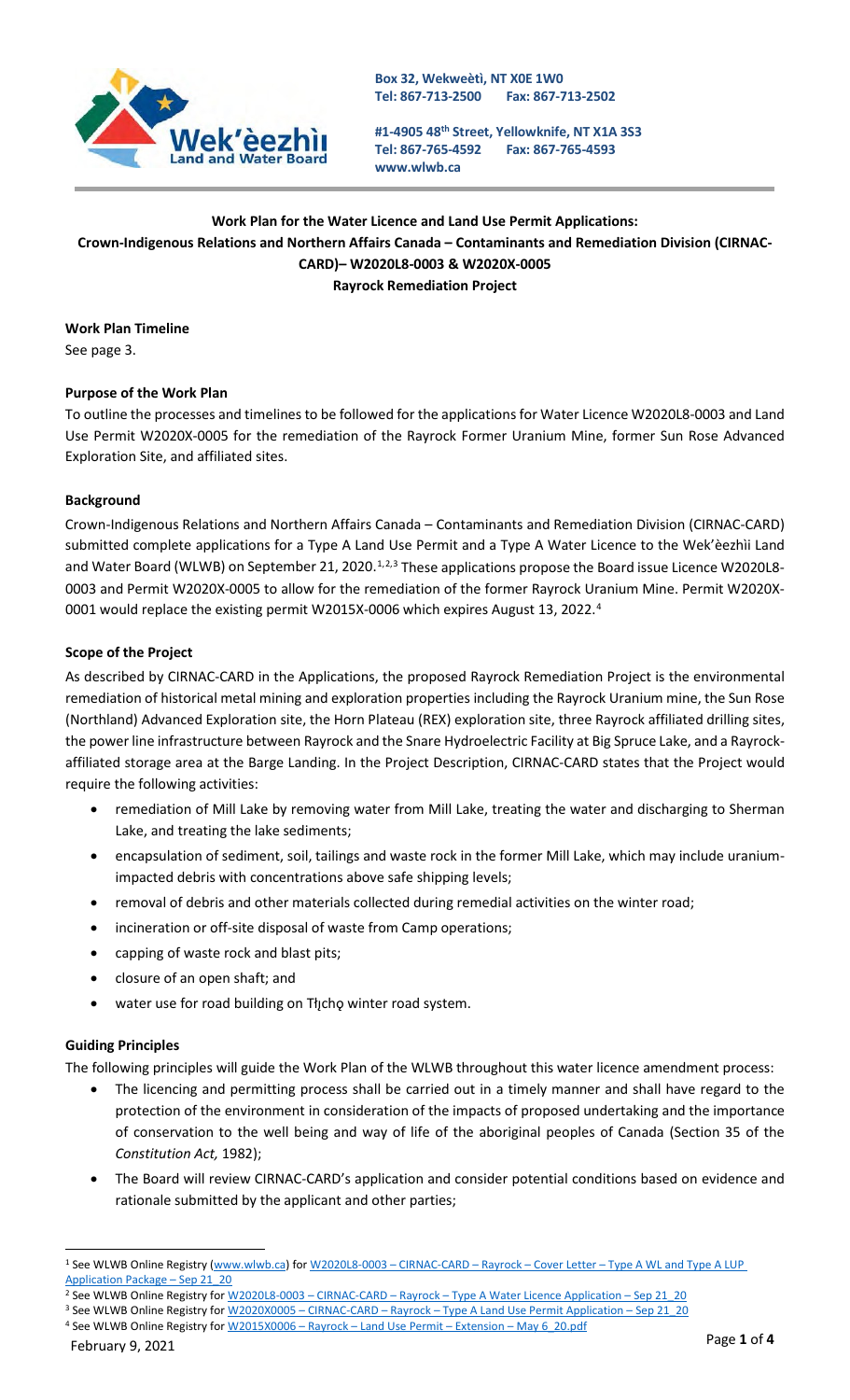

**#1-4905 48th Street, Yellowknife, NT X1A 3S3 Tel: 867-765-4592 [www.wlwb.ca](http://www.wlwb.ca/) Fax: 867-765-4593**

- The Board will review CIRNAC-CARD's Application and consider potential conditions in order to meet the Board's mandate and applicable policies, and to ensure consistency in decision-making throughout the Mackenzie Valley; and
- The Board will continue to monitor compliance with existing Land Use Permit requirements.

#### **Work Plan Objectives**

The Work Plan is to achieve the following objectives:

- Compile a broad range of input through the review process;
- Ensure adequate information is gathered to complete the water licensing and land use permitting process;
- Facilitate a thorough, inclusive, and timely water licensing and land use permitting process; and
- Establish Water Licence and Land Use Permit conditions to ensure adequate protection of the environment.

#### **Opportunities for Engagement**

- The Board requires the Proponent to engage with communities and aboriginal organizations regarding applications prior to its submission;
- The Board will distribute the application to all reviewers on the Board's 'Wek'èezhìi West distribution list' including aboriginal organizations, governments, and communities – for review using the LWB Online Review System;
- The Board will include a notification(s) regarding the review process in the newspaper;
- The Board will coordinate a technical session(s) and/or workshop to address specific issues that require more focused review and discussion;
- The Board will hold a public hearing and provide notice to the public of this, in advance, in the newspaper; and
- Any other consultation or engagement activity that the Board considers appropriate.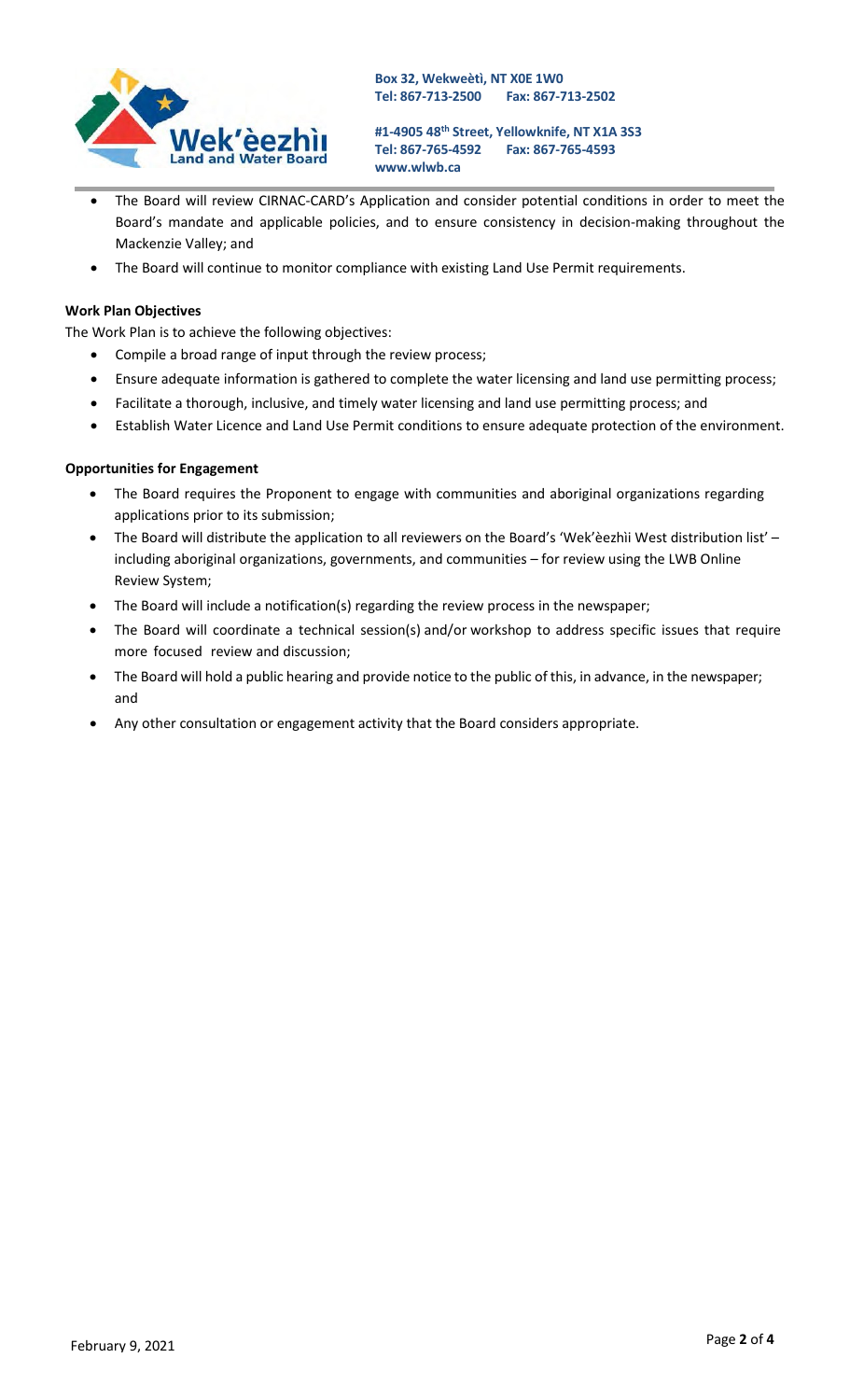

**Box 32, Wekweètì, NT X0E 1W0 Tel: 867-713-2500 Fax: 867-713-2502**

**#1-4905 48th Street, Yellowknife, NT X1A 3S3 Tel: 867-765-4592 Fax: 867-765-4593 [www.wlwb.ca](http://www.wlwb.ca/)**

| <b>Task</b>                                                                                                  | <b>Responsible Party</b> | <b>Due/Complete</b>                   |  |
|--------------------------------------------------------------------------------------------------------------|--------------------------|---------------------------------------|--|
| Application submitted by Proponent                                                                           | Proponent                | Monday, September 21, 2020            |  |
| Application distributed for review                                                                           | <b>WLWB</b>              | Tuesday, September 29, 2020           |  |
| Comments due on draft work plan                                                                              | Reviewers                | Tuesday, October 13, 2020             |  |
| Comments due on application (identify issues for<br>technical session)                                       | <b>Reviewers</b>         | Wednesday, October 28, 2020           |  |
| Response to comments on application                                                                          | Proponent                | Tuesday, November 17, 2020            |  |
| HHERAs from IR distributed for review                                                                        | <b>WLWB</b>              | Friday, November 27, 2020             |  |
| Comments due on HHERAs comments                                                                              | Reviewers                | Monday, December 21, 2020             |  |
| Responses due to comments on HHERAs                                                                          | Proponent                | Tuesday, January 5, 2021              |  |
| <b>Board Meeting - Preliminary Screening Decision</b>                                                        | <b>WLWB</b>              | <b>January 2021</b>                   |  |
| If Preliminary Screening decision is to continue with regulatory process, then draft work plan follows below |                          |                                       |  |
| Circulate draft agenda for technical session                                                                 | <b>WLWB</b>              | Friday, January 15, 2021              |  |
| Comments due on draft agenda for technical<br>session                                                        | <b>All Parties</b>       | Tuesday, January 19, 2021             |  |
| Circulate agenda for technical session                                                                       | <b>WLWB</b>              | Monday, January 25, 2021              |  |
| <b>Technical Session</b>                                                                                     | <b>All Parties</b>       | Tuesday-Thursday, January 26-28, 2021 |  |
| <b>Circulation Technical Session Information Requests</b>                                                    | <b>WLWB</b>              | Friday, January 29, 2021              |  |
| Deadline for all parties' response to Information<br>Requests                                                | <b>All Parties</b>       | Wednesday, February 10, 2021          |  |
| <b>Pre-Hearing Conference</b>                                                                                | <b>All Parties</b>       | Thursday, February 18, 2021           |  |
| Deadline for Interventions                                                                                   | Interveners              | Wednesday, March 10, 2021             |  |
| Deadline for Response to Interventions                                                                       | Proponent                | Wednesday, March 24, 2021             |  |